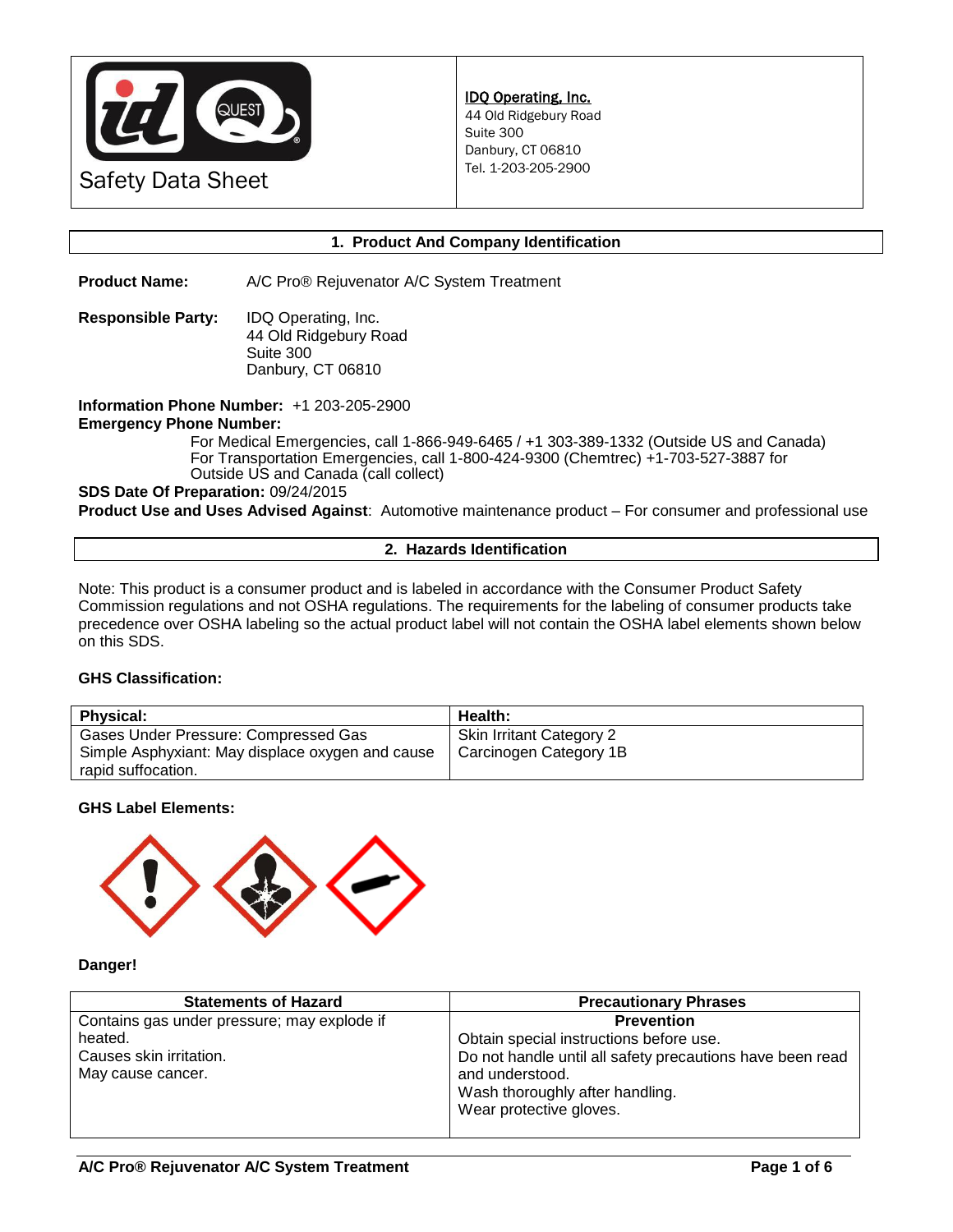

# IDQ Operating, Inc.

44 Old Ridgebury Road Suite 300 Danbury, CT 06810 Tel. 1-203-205-2900

| <b>Response</b>                                   | <b>Storage</b>                                         |
|---------------------------------------------------|--------------------------------------------------------|
| IF ON SKIN: Wash with plenty of soap and water.   | Store locked up.                                       |
| If skin irritation occurs: Get medical attention. | Protect from sunlight. Do not exposure to temperatures |
| Take off contaminated clothing and wash it before | exceeding $50^{\circ}$ C / 122 $^{\circ}$ F.           |
| reuse.                                            |                                                        |
| IF exposed or concerned: Get medical attention.   | <b>Disposal</b>                                        |
|                                                   | Dispose of contents and container in accordance with   |
|                                                   | local and national regulations                         |

#### **3. Composition/Information On Ingredients**

| <b>Component</b>          | CAS No.     | Amount |
|---------------------------|-------------|--------|
| 1,1,1,2-tetrafluoroethane | 811-97-2    | 55-65% |
| Additive Package          | Proprietary | 30-40% |
| Acid Residue Remover      | Proprietary | $<3\%$ |
| Methylene chloride        | 75-09-2     | $<$ 3% |

#### **The exact concentrations are a trade secret.**

#### **4. First Aid Measures**

**Inhalation:** If symptoms of exposure develop, remove to fresh air. Seek medical attention if breathing problem or irritation persists.

**Skin Contact:** Wash exposed skin with soap and water. If skin irritation or redness develops, seek medical attention.

**Eye Contact:** Flush eyes with large amounts of water for several minutes. If irritation or other symptoms develop, seek medical attention.

**Ingestion:** Ingestion is an unlikely route exposure for aerosol products.

**Most Important Symptoms:** May cause mild eye irritation. Mists may cause mild respiratory irritation. Exposure to high concentrations can induce anesthetic effects progressing from dizziness, weakness, nausea, to unconsciousness. Exposure to spray may cause freeze burns. Causes skin irritation. May cause cancer.

## **Indication of Immediate Medical Attention/Special Treatment:** None known.

## **5. Firefighting Measures**

**Suitable (and Unsuitable) Extinguishing Media**: Use extinguishing media suitable for surrounding fire. Cool fire exposed containers with water.

**Specific Hazards Arising from the Chemical:** Contents under pressure. Exposure of containers to heat and flames can cause them to rupture often with violent force. Thermal decomposition may produce oxides of carbon and fluorine; and hydrogen fluoride.

**Special Fire Fighting Procedures**: Firefighters should always wear positive pressure self-contained breathing apparatus and full protective clothing. Cool fire-exposed containers with water. Use shielding to protect against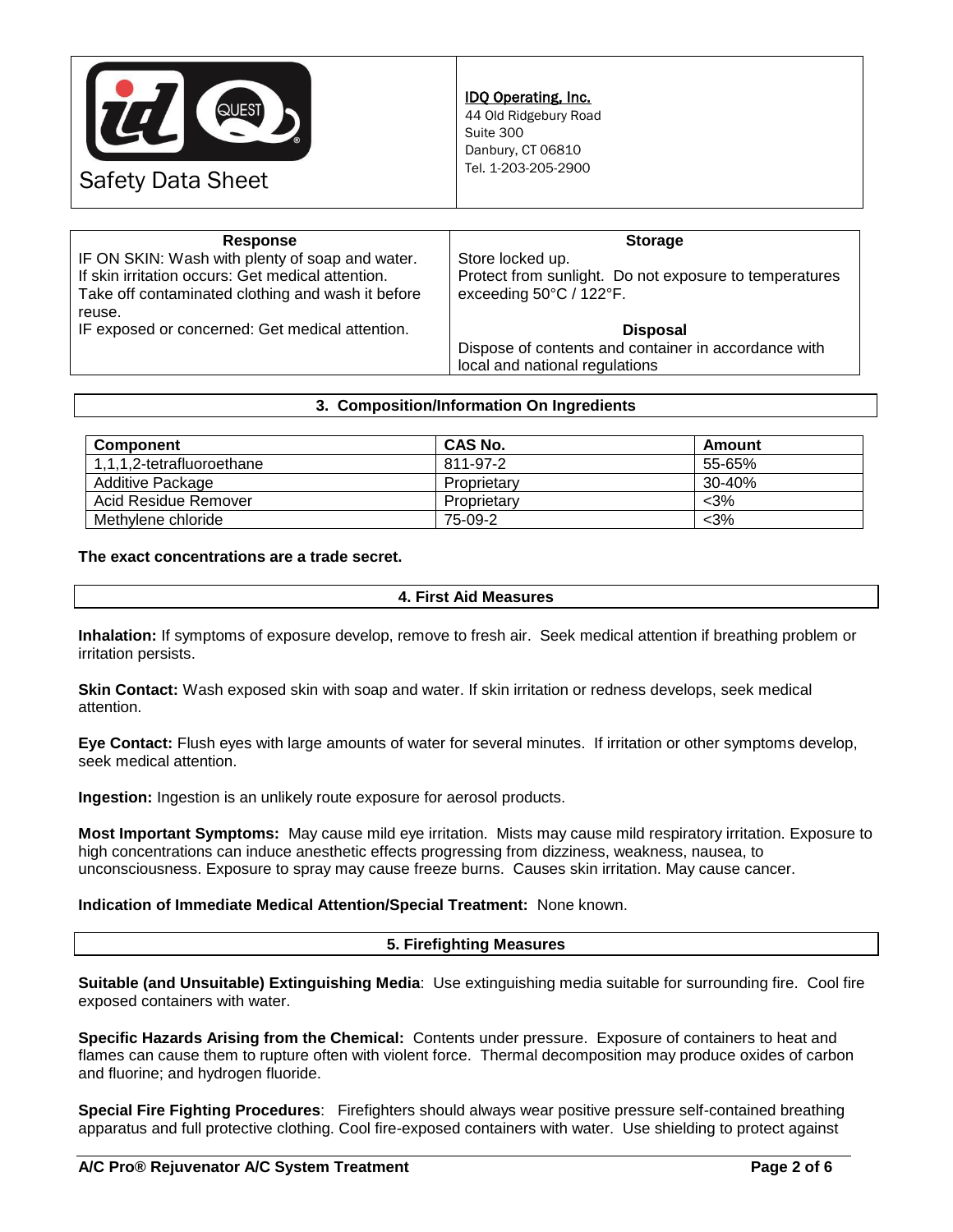

bursting cans.

## **6: Accidental Release Measures**

**Personal Precautions, Protective Equipment, and Emergency Procedures:** Ventilate the area. Wear appropriate protective clothing and equipment. Spills of liquid material may cause floors to become slippery. Use caution to prevent slip hazards.

**Methods and Materials for Containment and Clean-Up:** Place leaking can in a pail in a well-ventilated area until pressure has dissipated. Collect residual liquid using inert absorbents and place into a suitable container for disposal.

**Environmental Precautions:** Report release as required by local and national regulations.

# **7. Handling and Storage**

**Precautions for Safe Handling:** Avoid contact with eyes and skin. Avoid breathing aerosol or gas. Use only with adequate ventilation. Wash thoroughly with soap and water after handling. Contents under pressure, do not puncture or incinerate containers. Refer to OSHA 1910.1052 (methylene chloride standard) for additional requirements.

**Conditions for Safe Storage, Including any Incompatibilities:** Store in a cool, well-ventilated area, away from incompatible materials. Do not store in direct sunlight or above 120°F.

## **8. Exposure Controls / Personal Protection**

#### **Exposure Guidelines:**

| <b>CHEMICAL</b>           | <b>EXPOSURE LIMIT</b>             |
|---------------------------|-----------------------------------|
| 1,1,1,2-tetrafluoroethane | 1000 ppm TWA AIHA WEEL            |
| Additive Package          | None established                  |
| Acid Residue Remover      | None established                  |
| Methylene chloride        | 50 ppm TWA ACGIH TLV              |
|                           | 25 ppm TWA, 125 ppm STEL OSHA PEL |

**Appropriate Engineering Controls:** General ventilation should be adequate for normal use. For operations where the exposure limits may be exceeded, forced ventilation such as local exhaust may be needed to maintain exposures below applicable limits.

## **Personal Protective Equipment**

**Respiratory Protection:** None under normal use conditions. For operations where the exposure limits may be exceeded, a NIOSH approved supplied air respirators recommended. Equipment selection depends on contaminant type and concentration. Select in accordance with 29 CFR 1910.134 and 1910.1052; all applicable laws and regulations; and good industrial hygiene practice.

**Gloves:** Wear impervious gloves to avoid skin contact.

**Eye Protection:** Safety glasses are recommended if eye contact is possible.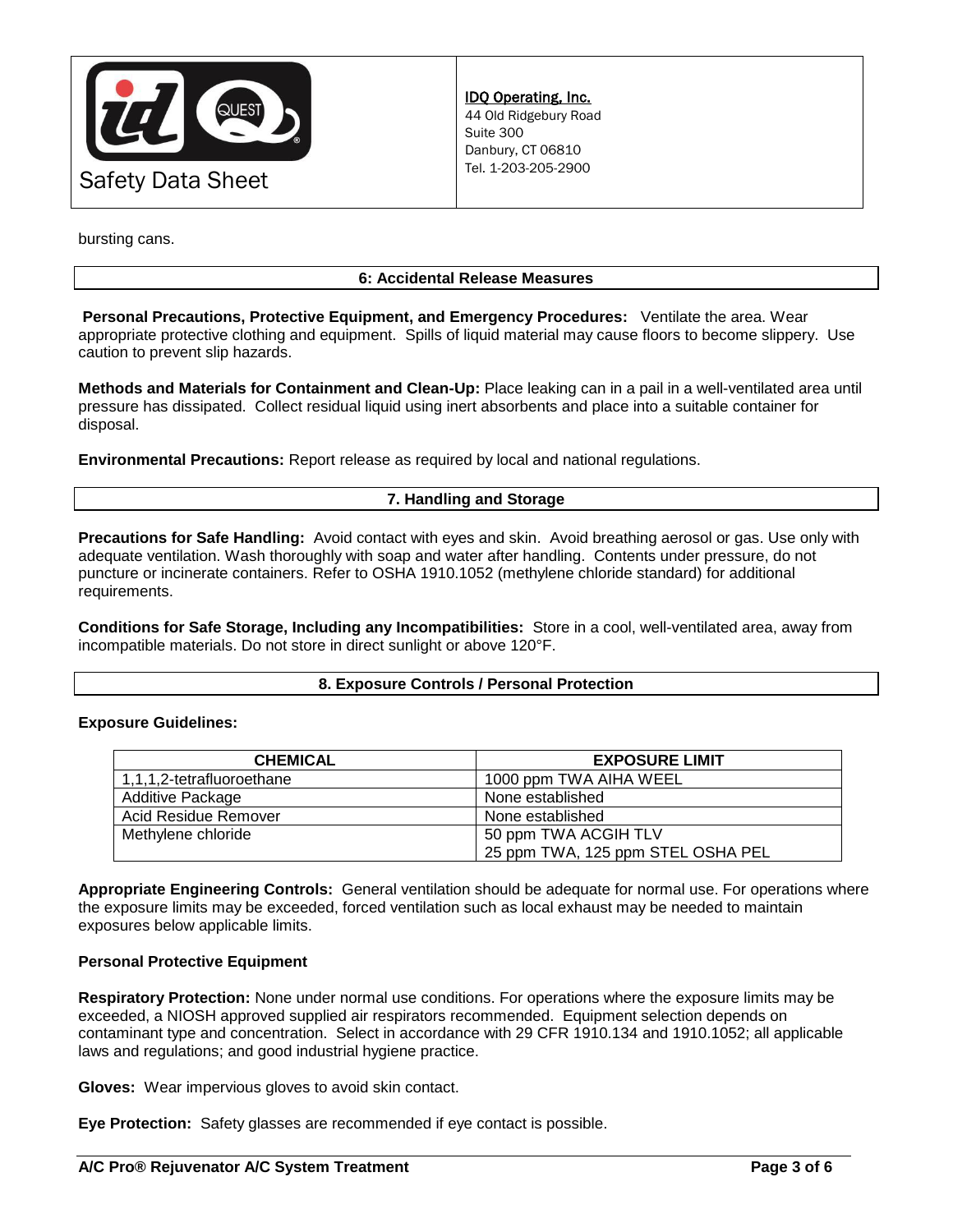

**Other Protective Equipment/Clothing:** None required.

# **9. Physical and Chemical Properties**

**Appearance and Odor:** Milky white liquid in aerosol can with a chemical odor.

| Physical State: Liquid-based aerosol                                 | Odor Threshold: $<$ 1,000 ppm             |
|----------------------------------------------------------------------|-------------------------------------------|
| pH: 6.75 (Liquid component)                                          | <b>Specific Gravity: 1.17</b>             |
| Initial Boiling Point/Range: -15 to 350°F (-26.1 to 176.7°C)         | Vapor Pressure: > 100 psia                |
| Melting/Freezing Point: $<$ -100°F ( $<$ -73.3°C)                    | Vapor Density: 0.004 gm/cm <sup>3</sup>   |
| <b>Solubility In Water: Negligible</b>                               | Percent Volatile: Not determined          |
| Viscosity: < 3 cst @ $75^{\circ}F(23.9^{\circ}C)$ (Liquid component) | Evaporation Rate: Very rapid              |
| Decomposition Temperature: >700°F (>371.1°C)                         | <b>VOC Content: Not determined</b>        |
| Will not ignite                                                      |                                           |
| <b>Coefficient Of Water/Oil Distribution: 100</b>                    | Autoignition Temp: >700°F (>371.1°C)      |
|                                                                      | Will not ignite                           |
| <b>Flash Point: Non-Flammable</b>                                    | Flame extension: Not applicable           |
| $(>200 \degree F (>93.3 \degree C)$ Will not ignite)                 |                                           |
| Flammability Limits: LEL: Not applicable                             | Flammability (solid, gas): Not applicable |
| UEL: Not applicable                                                  |                                           |

# **10. Stability and Reactivity**

**Reactivity:** Not normally reactive

**Chemical Stability:** Stable under normal storage and handling conditions

**Conditions to Avoid:** Keep away from excessive heat. Containers may rupture at temperatures > 120°F (48.8°C) **Incompatible Materials:** Strong oxidizing agents.

**Hazardous Decomposition Products:** Thermal decomposition may produce oxides of carbon and fluorine; and hydrogen fluoride.

## **11. Toxicological Information**

## **Potential Health Effects:**

**Acute Hazards:**

**Inhalation:** Mist can irritate the throat and respiratory tract. Exposure to high concentrations can induce anesthetic effects progressing from dizziness, weakness, nausea, to unconsciousness.

**Skin Contact:** Causes skin irritation. Exposure to spray may cause freeze burns.

**Eye Contact:** Direct contact may cause mild eye irritation with redness, and tearing.

**Ingestion:** Ingestion is an unlikely route exposure for aerosol products. Swallowing may cause gastrointestinal disturbances.

**Chronic Effects:** None expected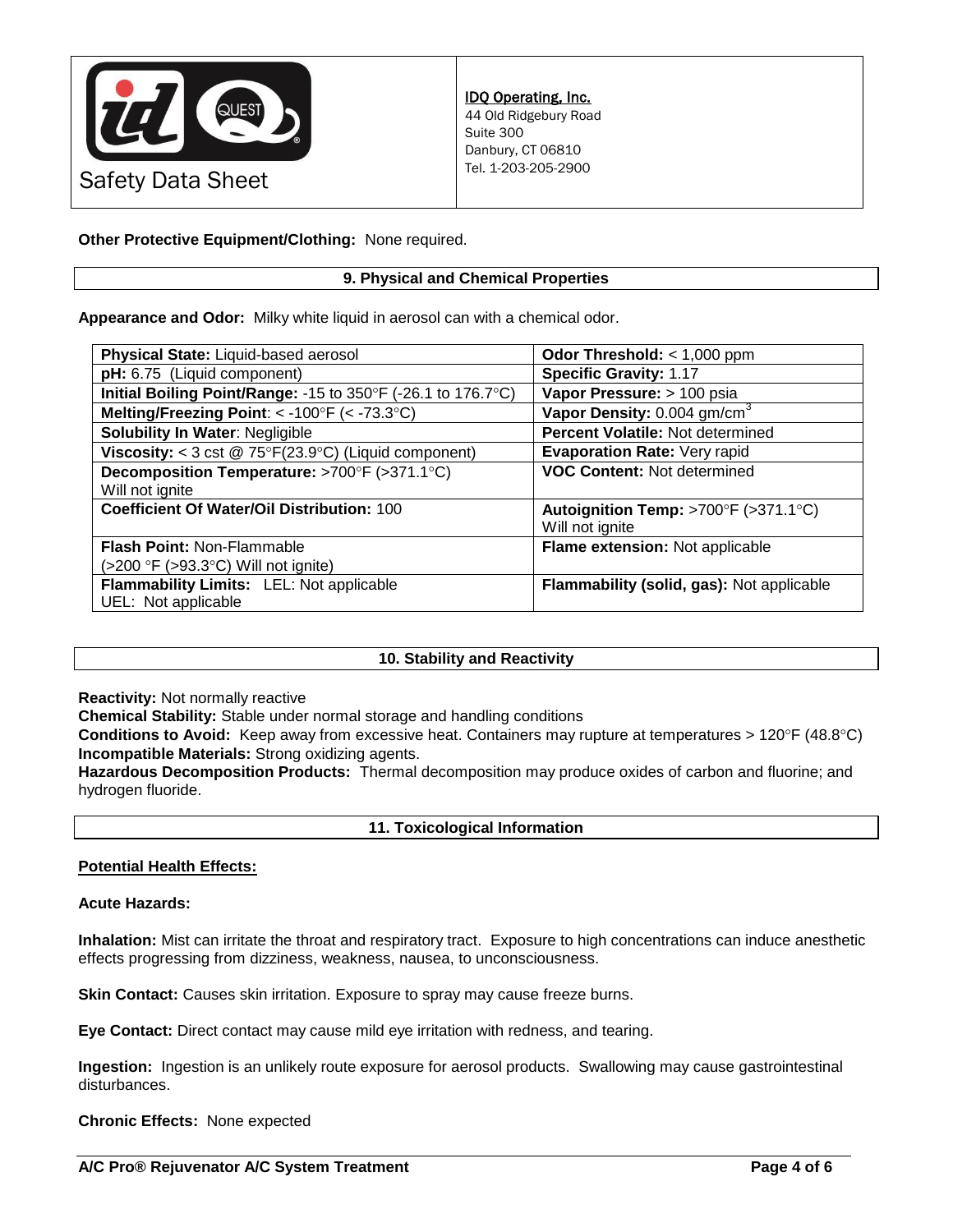

**Carcinogenicity Listing:** Contains methylene chloride which is classified as an OSHA carcinogen, ACGIH - Confirmed animal carcinogen with unknown relevance to humans, NTP - Reasonably anticipated to be a human carcinogen, and IARC 2B - Possibly carcinogenic to humans. None of the other components listed at 0.1% or greater is a carcinogen or potential carcinogen by IARC, NTP, ACGIH or OSHA

# **Numerical Measures of Toxicity:**

1,1,1,2-tetrafluoroethane: LC50 Inhalation Rat: >500,000/ 4 hr. Additive Package: LD50 Oral Rat > 5,000 mg/kg LD50 Dermal Rabbit > 10,000 mg/kg Acid Residue Remover: LD50 Oral Rat 7,060 mg/kg Methylene Chloride: LD50 Oral Rat >2,000 mg/kg LD50 Dermal Rat >2,000 mg/kg

## **12. Ecological Information**

**Ecotoxicity:** No ecotoxicity data is currently available for product.

**Persistence and Degradability:** No data available for product.

**Bio accumulative Potential:** Will not bio concentrate in fish and aquatic organisms.

**Mobility in Soil:** No data available for product. If released to soil, 1,1,1,2-tetrafluoroethane will rapidly volatilize from either moist or dry soil to the atmosphere. It will display moderate to high mobility in soil.

**Other Adverse Effects:** Products of decomposition will be highly dispersed and hence will have a very low concentration. It is not a significant contributor to photochemical smog and is not considered to be a VOC. It is not considered as an ozone depleting chemical.

## **13. Disposal Considerations**

Dispose of in accordance with all local, state/provincial and federal regulations. Offer empty containers for recycling.

## **14. Transport Information**

**DOT Hazardous Materials Description:** UN3159, 1,1,1,2-Tetrafluoroethane, 2.2 Ltd Qty

Per US DOT special permit DOT SP-14188 this product can be shipped as a limited quantity.

## **15. Regulatory Information**

## **United States**:

**EPA TSCA INVENTORY**: All of the components of this material are listed on the Toxic Substances Control Act (TSCA) Chemical Substances Inventory.

**CERCLA Section 103:** Spills of this product over the RQ (reportable quantity) must be reported to the National Response Center. The RQ for this product, based on the RQ for Methylene Chloride (<3% maximum) of 1,000 lbs., is 33,333 lbs. Many states have more stringent release reporting requirements. Report spills required under